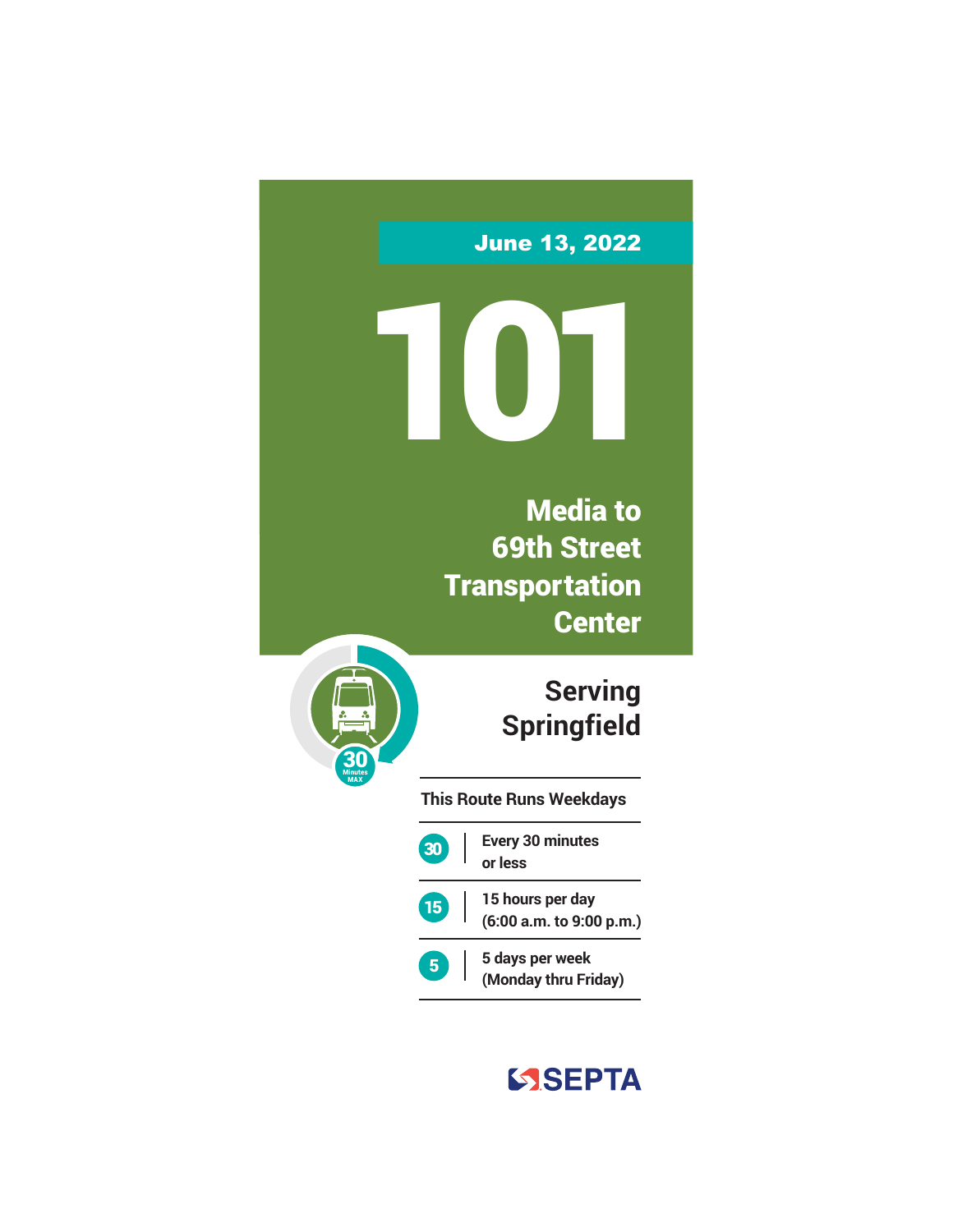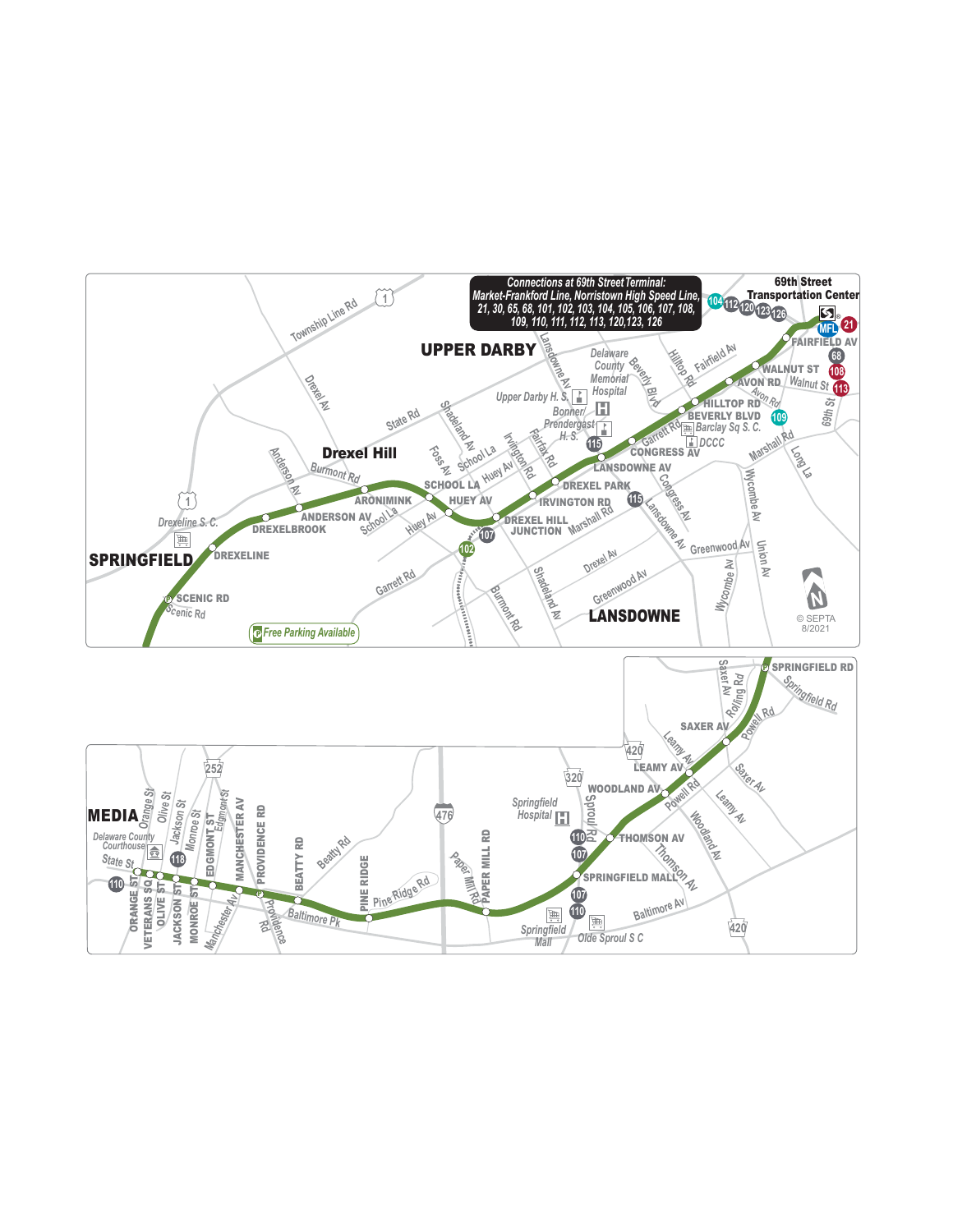

**Transportation Center**

| Weekdays                                           |                                              |                                              |                                                          |                                                  |                                               |                                               |                                               |                                              | <b>Weekdays</b><br><b>To 69th Street Transportation Center</b>          |                                             |                                                                     |                                                                 |                                                                     |                                       |                                             |                                                                     |                                              |
|----------------------------------------------------|----------------------------------------------|----------------------------------------------|----------------------------------------------------------|--------------------------------------------------|-----------------------------------------------|-----------------------------------------------|-----------------------------------------------|----------------------------------------------|-------------------------------------------------------------------------|---------------------------------------------|---------------------------------------------------------------------|-----------------------------------------------------------------|---------------------------------------------------------------------|---------------------------------------|---------------------------------------------|---------------------------------------------------------------------|----------------------------------------------|
|                                                    |                                              |                                              |                                                          | <b>To Media</b>                                  |                                               |                                               |                                               |                                              |                                                                         |                                             |                                                                     |                                                                 |                                                                     |                                       |                                             |                                                                     |                                              |
| <b>Transportation Center</b><br><b>69th Street</b> | Lansdowne Av                                 | <b>Drexel Hill Junction</b>                  | Aronimink                                                | Scenic Rd                                        | Woodland Av                                   | Springfield Mall                              | 盈<br>Providence                               | <b>Orange St</b>                             | <b>Orange St</b>                                                        | Providence Rd                               | Springfield Mall                                                    | Woodland Av                                                     | Scenic Rd                                                           | Aronimink                             | <b>Drexel Hill Junction</b>                 | <b>Lansdowne Av</b>                                                 | Center<br><b>69th Street</b><br>Transportati |
|                                                    | 4.07                                         |                                              |                                                          | <b>AM SERVICE</b>                                |                                               |                                               |                                               |                                              |                                                                         |                                             |                                                                     | <b>AM</b>                                                       | <b>SERVICE</b>                                                      |                                       | 4.47                                        | 4.49                                                                |                                              |
| 4.03<br>4.50<br>5.00<br>5.20<br>5.40               | 4.54<br>5.04<br>5.24<br>5.45                 | 4.10<br>4.57<br>5.07<br>5.27<br>5.48         | 4.13<br>5.00<br>5.10<br>5.30<br>5.51                     | 4.16<br>5.03<br>5.13<br>5.34<br>5.55             | 4.20<br>5.07<br>5.17<br>5.38<br>5.59          | 4.22<br>$\cdots$<br>5.19<br>5.40<br>6.01      | 4.26<br>5.23<br>5.45<br>6.06                  | $\overline{a}$<br>5.27<br>5.49<br>6.10       | $\ddot{\phantom{a}}$<br>5.38<br>5.58<br>6.17                            | 4.30<br>5.43<br>6.03<br>6.22                | 4.34<br>---<br>5.47<br>6.08<br>6.27                                 | 4.36<br>5.15<br>5.49<br>6.10<br>6.29                            | 4.40<br>5.19<br>5.54<br>6.15<br>6.34                                | 4.44<br>5.23<br>5.58<br>6.19<br>6.38  | 5.26<br>6.01<br>6.23<br>6.42                | 5.28<br>6.04<br>6.26<br>6.45                                        | 4.55<br>5.35<br>6.11<br>$6.33$<br>$6.52$     |
| 5.58<br>6.18<br>6.40<br>7.00<br>7.20               | 6.03<br>6.24<br>6.46<br>7.07<br>7.27         | 6.06<br>6.27<br>6.49<br>7.10<br>7.30         | 6.09<br>6.30<br>6.52<br>7.13<br>7.33                     | 6.13<br>6.34<br>6.56<br>7.17<br>7.37             | 6.17<br>$6.38$<br>$7.00$<br>7.21<br>7.41      | 6.19<br>$6.40$<br>$7.02$<br>7.23<br>7.43      | 6.24<br>6.45<br>7.07<br>7.28<br>7.48          | 6.28<br>6.49<br>7.12<br>7.33<br>7.53         | 6.37<br>6.58<br>7.21<br>7.40<br>7.59                                    | 6.42<br>$7.03$<br>$7.26$<br>7.45<br>8.04    | 6.47<br>7.08<br>7.31<br>7.50<br>8.09                                | 6.49<br>7.10<br>7.33<br>7.52<br>8.11                            | 6.54<br>7.15<br>7.38<br>7.57<br>8.16                                | 6.58<br>7.19<br>7.42<br>8.01<br>8.20  | 7.02<br>7.23<br>7.46<br>8.05<br>8.23        | 7.05<br>7.26<br>7.49<br>8.08<br>8.26                                | 7.13<br>7.34<br>7.57<br>8.16<br>8.34         |
| 7.40<br>8.00<br>8.20<br>8.40<br>9.00               | 7.47<br>8.07<br>8.27<br>8.47<br>9.07         | 7.50<br>8.10<br>8.30<br>8.50<br>9.10         | 7.53<br>8.13<br>8.33<br>8.53<br>9.13                     | 7.57<br>8.17<br>8.37<br>8.57<br>9.17             | 8.01<br>8.22<br>8.42<br>9.02<br>9.22          | 8.03<br>8.24<br>8.44<br>9.04<br>9.24          | 8.08<br>8.29<br>8.49<br>9.09<br>9.29          | 8.14<br>8.35<br>8.55<br>9.15<br>9.35         | 8.19<br>8.39<br>9.01<br>9.21<br>9.51                                    | 8.24<br>8.44<br>9.06<br>9.26<br>9.57        | 8.29<br>8.49<br>9.11<br>9.31<br>10.02                               | 8.31<br>8.51<br>9.13<br>9.33<br>10.04                           | 8.36<br>8.55<br>9.17<br>9.37<br>10.08                               | 8.40<br>8.59<br>9.21<br>9.41<br>10.12 | 8.43<br>9.02<br>9.24<br>9.44<br>10.15       | 8.46<br>9.05<br>9.27<br>9.47<br>10.18                               | 8.54<br>9.13<br>9.35<br>$9.55$<br>10.26      |
| 9.30<br>10.00<br>10.30<br>11.00<br>11.30           | 9.37<br>10.07<br>10.37<br>11.07<br>11.37     | 9.40<br>10.10<br>10.40<br>11.10<br>11.40     | 9.43<br>10.13<br>10.43<br>11.13<br>11.43                 | 9.47<br>10.17<br>10.47<br>11.17<br>11.47         | 9.52<br>10.22<br>10.52<br>11.22<br>11.52      | 9.54<br>10.24<br>10.54<br>11.24<br>11.54      | 9.59<br>10.29<br>10.59<br>11.29<br>11.59      | 10.05<br>10.35<br>11.05<br>11.35<br>12.05    | 10.21<br>10.50<br>11.20<br>11.50                                        | 10.27<br>10.57<br>11.27<br>11.57            | 10.32<br>11.02<br>11.32<br>12.02                                    | 10.34<br>11.04<br>11.34<br>12.04                                | 10.38<br>11.08<br>11.38<br>12.08<br><b>PM SERVICE</b>               | 10.42<br>11.12<br>11.42<br>12.12      | 10.45<br>11.15<br>11.45<br>12.15            | 10.48<br>11.18<br>11.48<br>12.18                                    | 10.56<br>11.26                               |
|                                                    |                                              |                                              |                                                          | <b>PM SERVICE</b>                                |                                               |                                               |                                               |                                              | 12.20                                                                   | 12.27                                       | 12.32                                                               | 12.34                                                           | 12.38                                                               | 12.42                                 | 12.45                                       | 12.48                                                               | 12.56                                        |
| 12.00<br>12.30<br>1.00<br>1.30<br>2.00             | 12.07<br>12.37<br>1.07<br>1.37<br>2.07       | 12.10<br>12.40<br>1.10<br>1.40<br>2.10       | 12.13<br>12.43<br>1.13<br>1.43<br>2.13                   | 12.17<br>12.47<br>1.17<br>1.47<br>2.17           | 12.22<br>$\frac{12.52}{1.22}$<br>1.52<br>2.22 | 12.24<br>$\frac{12.54}{1.24}$<br>1.54<br>2.24 | 12.29<br>$\frac{12.59}{1.29}$<br>1.59<br>2.29 | 12.35<br>1.05<br>1.35<br>2.05<br>2.35        | 12.50<br>1.20<br>1.50<br>2.20                                           | 12.57<br>1.27<br>1.57<br>2.27               | 1.02<br>1.32<br>2.02<br>2.32                                        | 1.04<br>1.34<br>2.04<br>2.34                                    | 1.08<br>1.38<br>2.08<br>2.38                                        | 1.12<br>1.42<br>2.12<br>2.42          | 1.15<br>1.45<br>2.15<br>2.45                | 1.18<br>1.48<br>2.18<br>2.48                                        | 1.26<br>$7.56$<br>$2.26$<br>$2.56$           |
| 2.20<br>2.40<br>3.00<br>3.20<br>3.40               | 2.27<br>2.47<br>3.07<br>3.27<br>3.47         | 2.30<br>2.50<br>3.10<br>3.30<br>3.50         | ${\underset{2.53}{2.33}}$<br>3.13<br>$\frac{3.33}{3.53}$ | 2.37<br>$\frac{2.57}{3.17}$<br>3.37<br>3.57      | 2.42<br>$\frac{3.02}{3.22}$<br>3.42<br>4.02   | 2.44<br>$\frac{3.04}{3.24}$<br>3.44<br>4.04   | 2.49<br>3.09<br>3.29<br>3.49<br>4.09          | 2.55<br>3.15<br>3.35<br>3.55<br>4.15         | 2.40<br>3.00<br>3.20<br>3.40<br>4.00                                    | 2.47<br>3.07<br>3.27<br>3.47<br>4.07        | $\frac{2.52}{3.12}$<br>$3.32$<br>$3.52$<br>4.12                     | $2.54$<br>$3.14$<br>3.34<br>3.54<br>4.14                        | $\begin{array}{c} 2.58 \\ 3.18 \end{array}$<br>3.38<br>3.58<br>4.18 | 3.02<br>3.22<br>3.42<br>4.02<br>4.22  | $\frac{3.05}{3.25}$<br>3.45<br>4.05<br>4.25 | 3.08<br>3.28<br>3.48<br>4.08<br>4.28                                | 3.16<br>3.36<br>$3.56$<br>$4.16$<br>4.36     |
| 4.00<br>4.20<br>4.40<br>5.00<br>5.19               | 4.07<br>4.27<br>4.47<br>5.07                 | 4.10<br>4.30<br>4.50<br>5.10                 | 4.13<br>4.33<br>4.53<br>5.13                             | 4.17<br>$4.37$<br>$4.57$<br>5.17                 | 4.22<br>4.42<br>5.02<br>5.22                  | 4.24<br>4.44<br>5.04<br>5.24<br>5.43          | 4.29<br>4.49<br>5.09<br>5.29                  | 4.35<br>4.55<br>5.15<br>5.35                 | $\begin{array}{c} 4.20 \\ 4.40 \end{array}$<br>$4.59$<br>$5.20$<br>5.39 | 4.27<br>4.47<br>$\frac{5.06}{5.27}$<br>5.46 | $\begin{array}{c} 4.32 \\ 4.52 \end{array}$<br>5.11<br>5.32<br>5.51 | 4.34<br>4.54<br>5.13<br>5.34<br>5.53                            | 4.38<br>4.58<br>5.17<br>5.38<br>5.57                                | 4.42<br>5.02<br>5.21<br>5.42<br>6.01  | 4.45<br>5.05<br>5.24<br>5.45<br>6.04        | 4.48<br>5.08<br>5.27<br>5.48<br>6.07                                | 4.56<br>5.16<br>5.35<br>$\frac{5.56}{6.15}$  |
| 5.42<br>6.05<br>6.30<br>$6.50$<br>$7.15$           | 5.26<br>5.49<br>6.12<br>6.37<br>6.57<br>7.22 | 5.29<br>5.52<br>6.15<br>6.40<br>7.00<br>7.25 | 5.32<br>5.55<br>6.18<br>6.43<br>7.03<br>7.28             | 5.36<br>5.59<br>6.22<br>6.47<br>7.07<br>7.32     | 5.41<br>6.04<br>6.27<br>6.52<br>7.12<br>7.37  | 6.06<br>$6.29$<br>$6.54$<br>7.14<br>7.39      | 5.48<br>6.11<br>6.34<br>6.59<br>7.18<br>7.43  | 5.54<br>6.17<br>6.39<br>7.04<br>7.23<br>7.48 | $6.02$<br>$6.25$<br>$6.52$<br>7.11<br>7.36                              | $6.09$<br>$6.32$<br>6.57<br>7.16<br>7.41    | $6.14$<br>$6.37$<br>7.02<br>7.21<br>7.46                            | $6.16$<br>$6.39$<br>7.04<br>7.23<br>7.48                        | $6.20$<br>$6.43$<br>7.08<br>7.27<br>7.52                            | 6.24<br>6.46<br>7.11<br>7.30<br>7.55  | $6.27$<br>$6.49$<br>7.14<br>7.33<br>7.58    | $\begin{array}{c} 6.30 \\ 6.52 \end{array}$<br>7.17<br>7.36<br>8.01 | 6.38<br>7.00<br>$7.25$<br>$7.44$<br>8.09     |
| 7.45<br>8.15<br>8.45<br>9.15                       | 7.52<br>8.22<br>8.52<br>9.22                 | 7.55<br>8.25<br>8.55<br>$\frac{9.25}{9.55}$  | 7.58<br>8.28<br>8.58<br>9.28                             | 8.02<br>8.32<br>9.02<br>9.32                     | 8.07<br>8.37<br>9.07<br>$9.37$<br>10.07       | 8.09<br>8.39<br>9.09<br>9.39<br>10.09         | 8.13<br>8.43<br>9.13<br>9.43<br>10.13         | 8.18<br>8.48<br>9.18<br>9.48                 | $7.53$<br>$8.23$<br>$8.53$<br>9.23<br>9.53                              | 7.58<br>8.28<br>8.58<br>9.28<br>9.58        | 8.03<br>8.33<br>9.03<br>9.33<br>10.02                               | 8.05<br>8.35<br>9.05<br>9.35<br>10.04                           | 8.09<br>8.39<br>9.09<br>9.39<br>10.08                               | 8.12<br>8.42<br>9.12<br>9.42<br>10.11 | 8.15<br>8.45<br>9.15<br>9.45<br>10.14       | 8.17<br>8.47<br>9.17<br>9.47<br>10.16                               | 8.24<br>8.54<br>9.24<br>9.54<br>10.22        |
| 9.45<br>10.15<br>10.45<br>11.15<br>11.52           | 9.52<br>10.21<br>10.51<br>11.20<br>11.57     | 10.24<br>10.54<br>11.23<br>12.00             | 9.58<br>10.27<br>$\frac{10.57}{11.26}$<br>12.03          | 10.02<br>10.31<br>$\frac{11.01}{11.30}$<br>12.07 | 10.35<br>11.05<br>11.34<br>12.11              | 10.37<br>11.07<br>11.36<br>12.13              | 10.41<br>11.11<br>11.40<br>12.17              | 10.18<br>10.46<br>11.15<br>11.44<br>12.21    | $\frac{10.22}{10.51}$<br>11.20<br>11.49                                 | $\frac{10.27}{10.56}$<br>11.25<br>11.54     | $\begin{array}{c} 10.31 \\ 11.00 \end{array}$<br>11.29<br>11.58     | $\begin{array}{c} 10.33 \\ 11.02 \end{array}$<br>11.31<br>12.00 | 10.37<br>11.06<br>11.35<br>12.03                                    | 10.40<br>11.09<br>11.38<br>12.06      | 10.43<br>11.12<br>11.41<br>12.09            | 10.45<br>11.14<br>11.44<br>12.12                                    | 10.51<br>11.20<br>$\frac{11.49}{12.17}$      |
|                                                    |                                              |                                              | <b>AFTER MIDNIGHT SERVICE</b>                            |                                                  |                                               |                                               |                                               |                                              | 12.26                                                                   | 12.31                                       | 12.35                                                               | <b>AFTER MIDNIGHT</b><br>12.37                                  | 12.40                                                               | <b>SERVICE</b><br>12.43               | 12.46                                       | 12.49                                                               | $\frac{12.54}{1.43}$                         |
| 12.50                                              | 12.55                                        | 12.58                                        | 1.01                                                     | 1.05                                             | 1.09                                          | 1.11                                          | 1.15                                          |                                              |                                                                         | 1.20                                        | 1.24                                                                | 1.26                                                            | 1.29                                                                | 1.32                                  | 1.35                                        | 1.37                                                                |                                              |

**Subject To Change**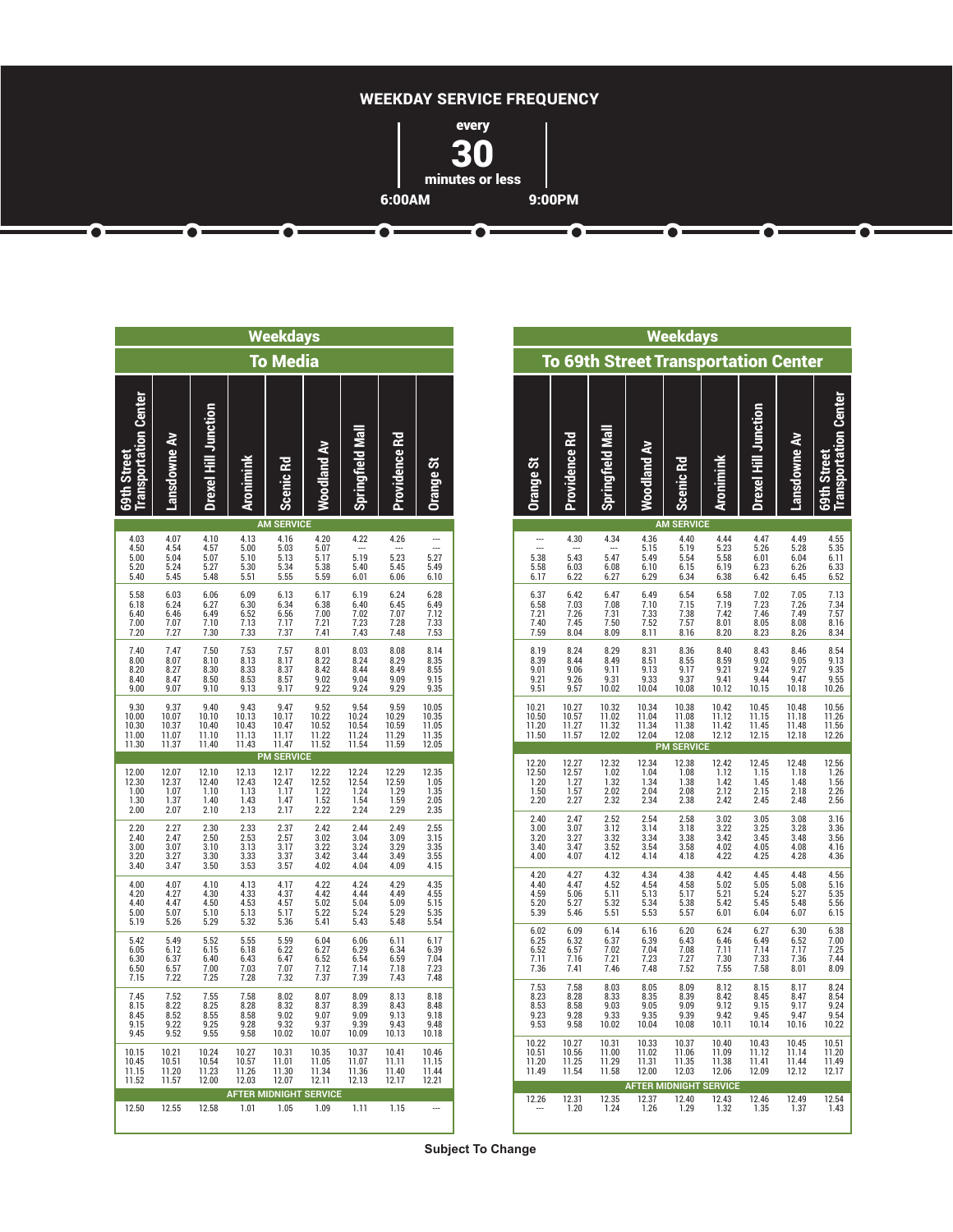| <b>Saturdays</b>                                                                         |                                                                                              |                                                                                                              |                                                                                      |                                                                                                         |                                                                                                               |                                                                                                               |                                                                                                               |                                                                                                              |  |  |  |  |  |  |
|------------------------------------------------------------------------------------------|----------------------------------------------------------------------------------------------|--------------------------------------------------------------------------------------------------------------|--------------------------------------------------------------------------------------|---------------------------------------------------------------------------------------------------------|---------------------------------------------------------------------------------------------------------------|---------------------------------------------------------------------------------------------------------------|---------------------------------------------------------------------------------------------------------------|--------------------------------------------------------------------------------------------------------------|--|--|--|--|--|--|
|                                                                                          | <b>Media</b><br>Īo                                                                           |                                                                                                              |                                                                                      |                                                                                                         |                                                                                                               |                                                                                                               |                                                                                                               |                                                                                                              |  |  |  |  |  |  |
| <b>Transportation Center</b><br><b>69th Street</b>                                       | Lansdowne Av                                                                                 | Drexel Hill Junction                                                                                         | Aronimink                                                                            | Scenic Rd                                                                                               | Woodland Av                                                                                                   | Springfield Mall                                                                                              | <b>Providence Rd</b>                                                                                          | <b>Drange St</b>                                                                                             |  |  |  |  |  |  |
| 5.25                                                                                     |                                                                                              |                                                                                                              | 5.36                                                                                 | <b>AM SERVICE</b><br>5.39                                                                               |                                                                                                               |                                                                                                               |                                                                                                               | 5.54                                                                                                         |  |  |  |  |  |  |
| 6.00<br>0.00<br>0.30<br>7.00<br>7.30<br>8.00<br>8.30<br>$9.00$<br>$9.30$<br>$10.00$      | $\frac{5.31}{6.06}$<br>6.36<br>7.06<br>7.36<br>8.06<br>8.36<br>9.36<br>9.36<br>10.06         | $\begin{array}{r} 5.34 \\ 6.09 \\ 6.39 \\ 7.09 \\ 7.39 \\ 8.09 \\ 8.39 \\ 9.09 \\ 9.39 \\ 10.09 \end{array}$ | 6.12<br>6.42<br>7.12<br>7.42<br>8.12<br>8.42<br>9.12<br>9.42<br>10.12                | 6.15<br>$6.45$<br>$7.15$<br>7.45<br>7.45<br>8.15<br>8.45<br>9.15<br>9.45<br>10.15                       | $\begin{array}{r} 5.43 \\ 6.20 \\ 6.50 \\ 7.20 \\ 7.50 \\ 8.20 \\ 8.50 \\ 9.20 \\ 9.50 \\ 10.20 \end{array}$  | 5.45<br>6.22<br>6.52<br>7.22<br>7.52<br>8.22<br>8.52<br>9.52<br>9.52<br>10.22                                 | 5.49<br>6.27<br>6.57<br>7.27<br>7.57<br>8.27<br>8.57<br>9.27<br>9.57<br>9.57                                  | $6.32$<br>$7.02$<br>$7.32$<br>8.02<br>8.02<br>8.32<br>9.02<br>9.32<br>10.02<br>10.32                         |  |  |  |  |  |  |
| 10.30<br>11.00<br>11.30                                                                  | 10.36<br>11.06<br>11.36                                                                      | 10.39<br>11.10<br>11.40                                                                                      | 10.42<br>11.13<br>11.43                                                              | 10.45<br>11.17<br>11.47                                                                                 | 10.50<br>11.22<br>11.52                                                                                       | 10.52<br>11.24<br>11.54                                                                                       | 10.57<br>11.29<br>11.59                                                                                       | 11.02<br>11.35<br>12.05                                                                                      |  |  |  |  |  |  |
|                                                                                          |                                                                                              |                                                                                                              |                                                                                      | <b>PM SERVICE</b>                                                                                       |                                                                                                               |                                                                                                               |                                                                                                               |                                                                                                              |  |  |  |  |  |  |
| 12.00<br>12.30<br>1.00<br>1.30<br>2.00<br>2.30<br>3.00<br>3.30<br>4.00<br>4.30           | 12.06<br>$\frac{12.36}{1.06}$<br>$\frac{1.36}{2.06}$<br>2.36<br>3.06<br>3.36<br>4.06<br>4.36 | 12.10<br>12.40<br>1.10<br>1.40<br>2.10<br>2.40<br>3.10<br>3.40<br>4.10<br>4.39                               | 12.13<br>12.43<br>1.13<br>1.43<br>2.13<br>2.43<br>3.13<br>3.43<br>4.13<br>4.42       | 12.17<br>12.47<br>$\overline{1}.17$<br>$1.47$<br>$2.17$<br>$2.47$<br>$3.17$<br>$3.47$<br>$4.17$<br>4.46 | $\begin{array}{r} 12.22 \\ 12.52 \\ 1.22 \\ 1.52 \\ 2.22 \\ 2.52 \\ 3.22 \\ 3.52 \\ 4.22 \\ 4.51 \end{array}$ | $\begin{array}{r} 12.24 \\ 12.54 \\ 1.24 \\ 1.54 \\ 2.24 \\ 2.54 \\ 3.24 \\ 3.54 \\ 4.24 \\ 4.53 \end{array}$ | $\begin{array}{r} 12.29 \\ 12.59 \\ 1.29 \\ 1.59 \\ 2.29 \\ 2.59 \\ 3.29 \\ 3.59 \\ 4.29 \\ 4.58 \end{array}$ | 12.35<br>$\begin{array}{c} 1.05 \\ 1.35 \\ 2.05 \\ 2.35 \\ 3.05 \\ 3.35 \\ 4.05 \\ 4.35 \end{array}$<br>5.04 |  |  |  |  |  |  |
| 5.00<br>5.30<br>5.30<br>6.00<br>6.30<br>7.05<br>7.40<br>8.40<br>$9.40$<br>10.40<br>11.40 | 5.06<br>5.36<br>6.06<br>6.36<br>7.11<br>7.46<br>8.46<br>$\frac{9.46}{10.46}$<br>11.46        | 5.09<br>5.39<br>6.09<br>6.39<br>7.14<br>7.14<br>8.49<br>$\frac{9.49}{10.49}$<br>11.49                        | 5.12<br>5.42<br>6.12<br>$6.42$<br>$7.17$<br>7.52<br>$8.52$<br>9.52<br>10.52<br>11.52 | 5.16<br>5.46<br>6.16<br>6.46<br>6.46<br>7.21<br>7.55<br>8.55<br>9.55<br>10.55<br>11.55<br>11.55         | 5.21<br>5.51<br>6.21<br>6.51<br>7.26<br>8.00<br>$\frac{9.00}{10.00}$<br>11.00<br>12.00                        | 5.23<br>5.53<br>6.23<br>6.53<br>7.28<br>8.02<br>$9.02$<br>10.02<br>11.02<br>12.02                             | $5.28$<br>$5.58$<br>$6.28$<br>6.58<br>6.58<br>7.33<br>8.07<br>9.07<br>9.07<br>10.07<br>11.07<br>12.07         | 5.34<br>6.04<br>6.34<br>7.04<br>7.38<br>8.12<br>$\frac{9.12}{10.12}$<br>11.12<br>12.12                       |  |  |  |  |  |  |
| 1.10                                                                                     | 1.16                                                                                         | 1.19                                                                                                         | 1.22                                                                                 | 1.25                                                                                                    | <b>AFTER MIDNIGHT SERVICE</b><br>1.30                                                                         | 1.32                                                                                                          | 1.37                                                                                                          | 1.42                                                                                                         |  |  |  |  |  |  |
|                                                                                          |                                                                                              |                                                                                                              |                                                                                      |                                                                                                         |                                                                                                               |                                                                                                               |                                                                                                               |                                                                                                              |  |  |  |  |  |  |

|                                                                                                       | <b>Saturdays</b>                                                               |                                                                                                   |                                                                                    |                                                                                               |                                                                                     |                                                                                |                                                                                       |                                                                                       |                                                                                                                   | <b>Saturdays</b>                                                                                                  |                                                                                              |                                                                                                                         |                                                                                     |                                                                                                                     |
|-------------------------------------------------------------------------------------------------------|--------------------------------------------------------------------------------|---------------------------------------------------------------------------------------------------|------------------------------------------------------------------------------------|-----------------------------------------------------------------------------------------------|-------------------------------------------------------------------------------------|--------------------------------------------------------------------------------|---------------------------------------------------------------------------------------|---------------------------------------------------------------------------------------|-------------------------------------------------------------------------------------------------------------------|-------------------------------------------------------------------------------------------------------------------|----------------------------------------------------------------------------------------------|-------------------------------------------------------------------------------------------------------------------------|-------------------------------------------------------------------------------------|---------------------------------------------------------------------------------------------------------------------|
|                                                                                                       | <b>To Media</b>                                                                |                                                                                                   |                                                                                    |                                                                                               |                                                                                     |                                                                                |                                                                                       |                                                                                       |                                                                                                                   |                                                                                                                   | <b>To 69th Street Transportation Center</b>                                                  |                                                                                                                         |                                                                                     |                                                                                                                     |
| <b>Aronimink</b>                                                                                      | Scenic Rd                                                                      | <b>Woodland Av</b>                                                                                | Springfield Mall                                                                   | Providence Rd                                                                                 | Orange St                                                                           | <b>Drange St</b>                                                               | Providence Rd                                                                         | Springfield Mall                                                                      | Woodland Av                                                                                                       | Scenic Rd                                                                                                         | Aronimink                                                                                    | Drexel Hill Junction                                                                                                    | Lansdowne Av                                                                        | 69th Street<br>Transportation Center                                                                                |
| 5.36                                                                                                  | <b>AM SERVICE</b><br>5.39                                                      | 5.43                                                                                              |                                                                                    | 5.49                                                                                          | 5.54                                                                                |                                                                                |                                                                                       |                                                                                       |                                                                                                                   | <b>AM SERVICE</b>                                                                                                 |                                                                                              |                                                                                                                         |                                                                                     |                                                                                                                     |
| 6.12<br>6.42<br>7.12<br>7.42<br>8.12<br>8.42<br>9.12<br>9.42<br>10.12                                 | 6.15<br>6.45<br>7.15<br>7.45<br>8.15<br>8.45<br>9.15<br>9.45<br>10.15          | $6.20$<br>$6.50$<br>$7.20$<br>$7.50$<br>8.20<br>8.50<br>$\frac{9.20}{9.50}$<br>10.20              | 5.45<br>6.22<br>6.52<br>7.22<br>7.52<br>8.22<br>8.52<br>9.22<br>9.52<br>10.22      | 6.27<br>6.57<br>7.27<br>7.57<br>8.27<br>8.57<br>$9.27$<br>9.57<br>10.27                       | 6.32<br>7.02<br>7.32<br>8.02<br>8.32<br>9.02<br>9.32<br>10.02<br>10.32              | 6.00<br>6.37<br>7.06<br>7.36<br>8.06<br>8.36<br>9.06<br>9.36<br>10.06<br>10.36 | $6.05$<br>$6.42$<br>7.11<br>7.41<br>8.11<br>8.41<br>9.11<br>9.41<br>10.12<br>10.42    | 6.10<br>6.47<br>7.16<br>7.46<br>8.16<br>8.46<br>9.16<br>9.46<br>10.17<br>10.47        | 6.12<br>6.49<br>7.18<br>7.48<br>8.18<br>8.48<br>9.18<br>9.48<br>10.19<br>10.49                                    | 6.17<br>$6.54$<br>$7.23$<br>7.53<br>8.23<br>8.53<br>9.23<br>9.53<br>10.24<br>10.54                                | 6.20<br>6.57<br>7.26<br>7.56<br>$8.26$<br>$8.56$<br>9.26<br>9.56<br>10.28                    | $6.23$<br>$7.00$<br>7.29<br>$7.59$<br>8.29<br>8.59<br>9.29<br>9.59<br>10.32<br>11.02                                    | $6.25$<br>$7.02$<br>7.31<br>8.01<br>8.32<br>9.02<br>9.32<br>10.02<br>10.35<br>11.05 | 6.31<br>7.08<br>7.37<br>8.08<br>8.39<br>9.09<br>9.39<br>10.09<br>10.42<br>11.12                                     |
| $\begin{array}{c} 10.42 \\ 11.13 \\ 11.43 \end{array}$                                                | 10.45<br>11.17<br>11.47                                                        | $\begin{array}{c} 10.50 \\ 11.22 \\ 11.52 \end{array}$                                            | 10.52<br>11.24<br>11.54                                                            | 10.57<br>$\frac{10.37}{11.29}$                                                                | 11.02<br>11.35<br>12.05                                                             | 11.06<br>11.38                                                                 | 11.12<br>11.44                                                                        | 11.17<br>11.49                                                                        | 11.19<br>11.51                                                                                                    | 11.24<br>11.56                                                                                                    | 11.28<br>12.00                                                                               | 11.31<br>12.03                                                                                                          | 11.34<br>12.06                                                                      | 11.41<br>12.13                                                                                                      |
|                                                                                                       | <b>PM SERVICE</b>                                                              |                                                                                                   |                                                                                    |                                                                                               |                                                                                     |                                                                                |                                                                                       |                                                                                       |                                                                                                                   | <b>PM SERVICE</b>                                                                                                 |                                                                                              |                                                                                                                         |                                                                                     |                                                                                                                     |
| 12.13<br>12.43<br>$\frac{1}{1.13}$<br>$\frac{1.43}{2.13}$<br>2.43<br>3.13<br>3.43<br>$4.13$<br>$4.42$ | 12.17<br>12.47<br>1.17<br>1.47<br>2.17<br>2.47<br>3.17<br>3.47<br>4.17<br>4.46 | 12.22<br>12.52<br>$\frac{1.22}{1.52}$<br>$2.22$<br>$2.52$<br>$3.22$<br>$3.52$<br>$4.22$<br>$4.51$ | 12.24<br>12.54<br>1.24<br>1.54<br>2.24<br>2.54<br>3.24<br>3.54<br>$4.24$<br>$4.53$ | 12.29<br>12.59<br>1.29<br>$\frac{1.59}{2.29}$<br>2.59<br>3.29<br>3.29<br>3.59<br>4.29<br>4.58 | 12.35<br>1.05<br>1.35<br>2.05<br>2.35<br>3.05<br>3.35<br>4.05<br>4.35<br>5.04       | 12.08<br>12.38<br>1.08<br>1.38<br>2.08<br>2.38<br>3.08<br>3.38<br>4.08<br>4.37 | 12.14<br>12.44<br>1.14<br>1.44<br>2.14<br>2.44<br>3.14<br>3.44<br>4.14<br>4.43        | 12.19<br>12.49<br>1.19<br>1.49<br>2.19<br>2.49<br>3.19<br>3.49<br>4.19<br>4.48        | $\frac{12.21}{12.51}$<br>1.21<br>1.51<br>2.21<br>2.51<br>$\frac{3.21}{3.51}$<br>$4.21$<br>$4.50$                  | 12.26<br>12.56<br>1.26<br>1.56<br>2.26<br>2.56<br>$\frac{3.26}{3.56}$<br>4.26<br>4.55                             | 12.30<br>1.00<br>$\frac{1.30}{2.00}$<br>2.30<br>3.00<br>3.00<br>3.30<br>4.00<br>4.30<br>4.59 | $\begin{array}{c} 12.33 \\ 1.03 \\ 1.33 \\ 2.03 \end{array}$<br>2.33<br>$\frac{3.03}{3.33}$<br>4.03<br>$4.33$<br>$5.02$ | 12.36<br>1.06<br>1.36<br>2.06<br>2.36<br>3.06<br>3.36<br>4.06<br>4.36<br>5.05       | $\begin{array}{c} 12.43 \\ 1.13 \\ 1.43 \\ 2.13 \end{array}$<br>2.43<br>3.13<br>$\frac{3.43}{4.13}$<br>4.43<br>5.12 |
| 5.12<br>5.42<br>6.12<br>6.42<br>7.17<br>$7.52$<br>8.52<br>$\frac{9.52}{10.52}$<br>11.52               | 5.16<br>5.46<br>6.16<br>6.46<br>7.21<br>7.55<br>8.55<br>9.55<br>10.55<br>11.55 | 5.21<br>5.51<br>$6.21$<br>$6.51$<br>7.26<br>8.00<br>9.00<br>10.00<br>11.00<br>12.00               | 5.23<br>5.53<br>6.23<br>6.53<br>7.28<br>8.02<br>9.02<br>10.02<br>11.02<br>12.02    | 5.28<br>5.58<br>6.28<br>6.58<br>7.33<br>8.07<br>$9.07$<br>10.07<br>11.07                      | 5.34<br>6.04<br>$6.34$<br>$7.04$<br>7.38<br>8.12<br>9.12<br>10.12<br>11.12<br>12.12 | 5.07<br>5.37<br>6.07<br>6.37<br>7.10<br>7.45<br>8.18<br>9.18<br>10.18<br>11.18 | $\frac{5.13}{5.43}$<br>6.13<br>6.43<br>7.16<br>7.51<br>8.24<br>9.24<br>10.24<br>11.23 | $\frac{5.18}{5.48}$<br>6.18<br>6.48<br>7.21<br>7.56<br>8.29<br>9.29<br>10.29<br>11.28 | $\begin{array}{c} 5.20 \\ 5.50 \end{array}$<br>$6.20$<br>$6.50$<br>7.23<br>7.58<br>8.31<br>9.31<br>10.31<br>11.30 | $\begin{array}{c} 5.25 \\ 5.55 \end{array}$<br>6.25<br>6.55<br>$7.28$<br>$8.03$<br>8.36<br>9.36<br>10.36<br>11.35 | 5.29<br>5.59<br>$6.29$<br>$6.59$<br>$7.32$<br>$8.07$<br>8.40<br>9.40<br>10.40                | 5.32<br>6.02<br>6.32<br>7.02<br>$7.35$<br>$8.10$<br>8.43<br>9.43<br>10.43<br>11.41                                      | 5.35<br>6.05<br>6.35<br>7.05<br>7.38<br>8.13<br>8.46<br>9.46<br>10.46<br>11.44      | 5.42<br>6.12<br>6.42<br>7.12<br>7.45<br>8.20<br>8.53<br>9.53<br>10.53<br>11.51                                      |
| <b>AFTER MIDNIGHT SERVICE</b>                                                                         |                                                                                |                                                                                                   |                                                                                    |                                                                                               |                                                                                     | 12.18                                                                          |                                                                                       |                                                                                       |                                                                                                                   | 12.35                                                                                                             | <b>AFTER MIDNIGHT SERVICE</b><br>12.38                                                       | 12.41                                                                                                                   |                                                                                     | 12.51                                                                                                               |
| 1.22                                                                                                  | 1.25                                                                           | 1.30                                                                                              | 1.32                                                                               | 1.37                                                                                          | 1.42                                                                                | 1.48                                                                           | $\frac{12.23}{1.52}$                                                                  | $\frac{12.28}{1.57}$                                                                  | 12.30<br>1.59                                                                                                     | 2.03                                                                                                              | 2.06                                                                                         | 2.09                                                                                                                    | $\frac{12.44}{2.11}$                                                                | 2.18                                                                                                                |

| <b>Providence Rd</b>                                                          | ö<br>Orange:                                                                   | ö<br>Orange                                                                    | <b>Providence Rd</b>                                                           | Springfield Mall                                                               | Woodland Av                                                                                         |
|-------------------------------------------------------------------------------|--------------------------------------------------------------------------------|--------------------------------------------------------------------------------|--------------------------------------------------------------------------------|--------------------------------------------------------------------------------|-----------------------------------------------------------------------------------------------------|
|                                                                               |                                                                                |                                                                                |                                                                                |                                                                                |                                                                                                     |
| 5.49<br>6.27<br>6.57<br>7.27<br>7.57<br>8.27<br>8.57<br>9.27<br>9.57<br>10.27 | 5.54<br>6.32<br>7.02<br>7.32<br>8.02<br>8.32<br>9.02<br>9.32<br>10.02<br>10.32 | 6.00<br>6.37<br>7.06<br>7.36<br>8.06<br>8.36<br>9.06<br>9.36<br>10.06<br>10.36 | 6.05<br>6.42<br>7.11<br>7.41<br>8.11<br>8.41<br>9.11<br>9.41<br>10.12<br>10.42 | 6.10<br>6.47<br>7.16<br>7.46<br>8.16<br>8.46<br>9.16<br>9.46<br>10.17<br>10.47 | 6.1<br>$\begin{array}{c} 6.4 \\ 7.1 \\ 7.4 \\ 8.1 \\ 8.4 \\ 9.1 \\ 9.4 \\ 10.1 \end{array}$<br>10.4 |
| 10.57<br>11.29<br>11.59                                                       | 11.02<br>11.35<br>12.05                                                        | 11.06<br>11.38                                                                 | 11.12<br>11.44                                                                 | 11.17<br>11.49                                                                 | 11.1<br>11.5                                                                                        |
|                                                                               |                                                                                | 12 U.S                                                                         | 1211                                                                           | 1210                                                                           | 12 <sub>1</sub>                                                                                     |